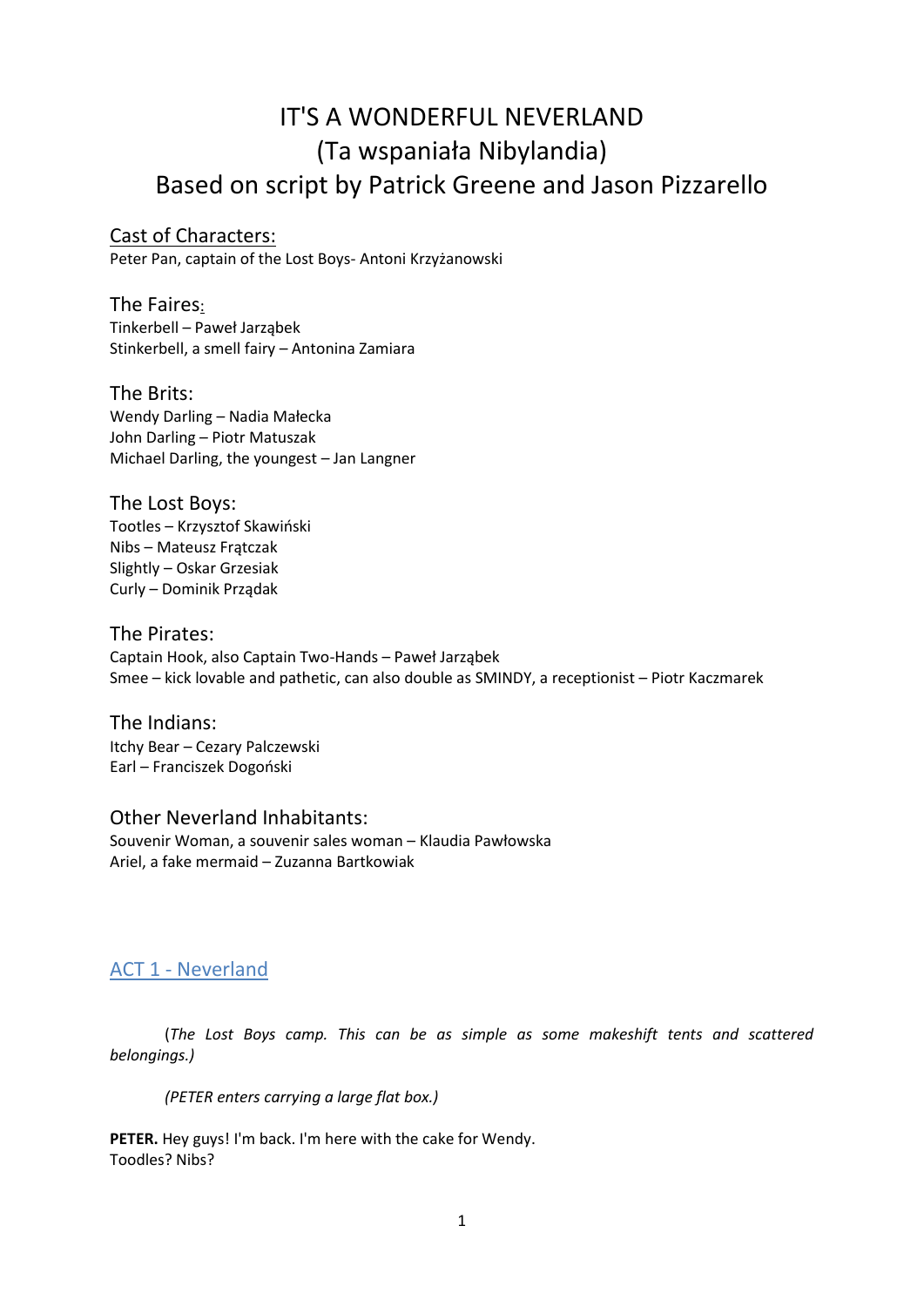*(PETER looks around.)* 

Where are you guys?

If you're hiding, I'm not mad. You were right, there's always time for the cake.

Boys? John, Michael, Tink? Anyone.

*(CAPTAIN HOOK and SMEE enter.)* 

**HOOK.** Anyone? Will we do?

**PETER**. Hook!

*(PETER drops the cake and draws his sword.)* 

**HOOK**. Surprised?

**SMEE.** He is. I can tell he is. You don't even need to ask. (HOOK sighs.) **HOOK**. The question was rhetorical, Smee.

**SMEE**. Rhetorical, Of course. *(Beat*) What does that mean?

**PETER**. You know you're not allowed on Lost Boy territory, Hook.

**HOOK**. I know that, Peter. I know. But I thought you'd want to make an exception for your old friend Captain Hook, considering the weight of the news I bear.

**PETER**. Spill it already… before I spill you.

**HOOK**. Bad form, Peter.

**SMEE**. Tell him, Captain, I can't take it any longer.

*(HOOK sighs.)* 

**HOOK**. They're drowned, you fool.

**PETER**. Drowned? Impossible! They're on their way here.

**HOOK**. They were before I captured them. Whi1e you were getting your pretty cake.

**PETER**. You lie!

*(HOOK takes out a cowbell.)* 

**HOOK**. Recognize this?

**PETER.** Nib's cowbell! How'd you get it?

**HOOK**. I removed it from his person before I made him walk the plank!\*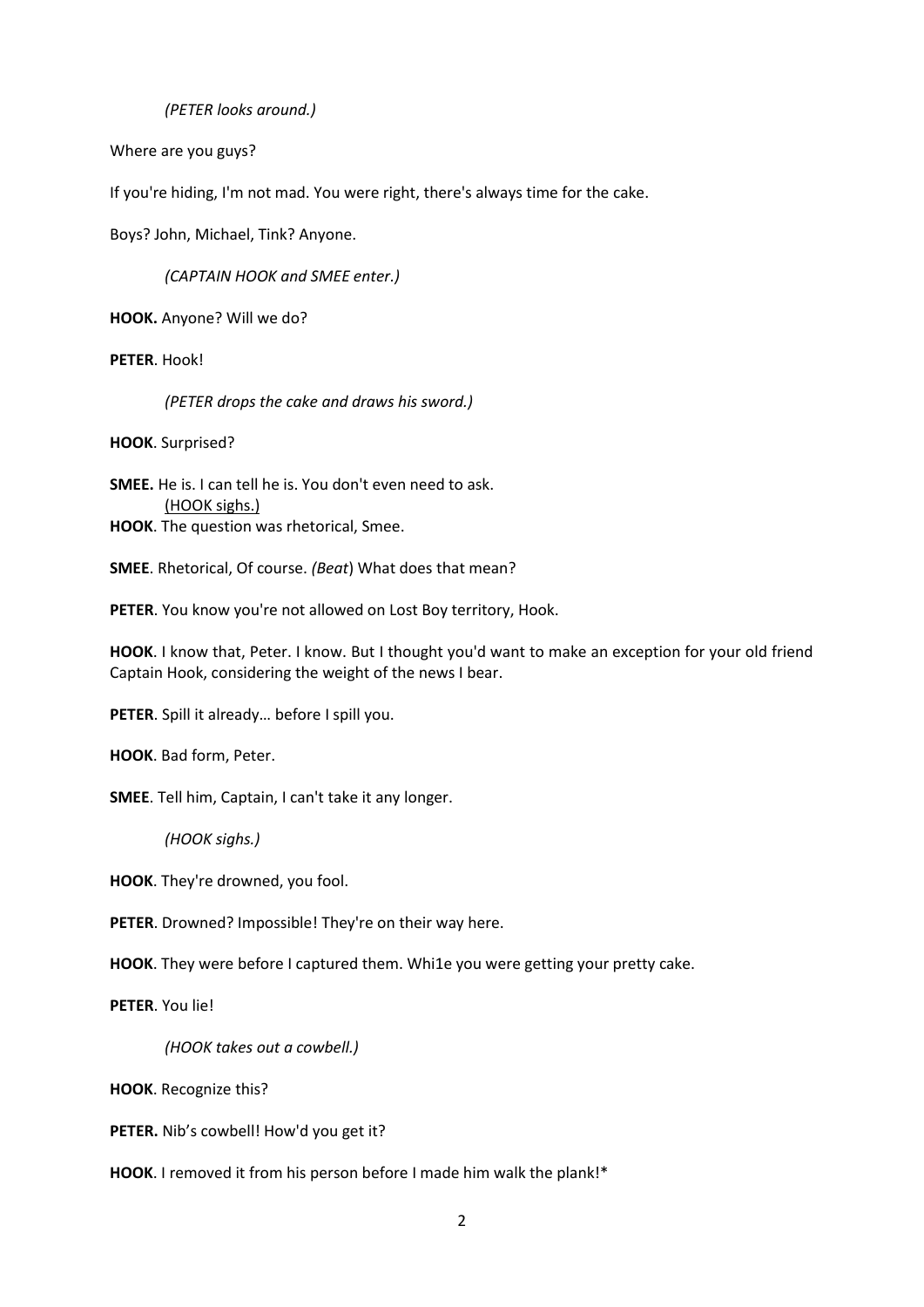\**(Walking the plank was a method of execution practiced on special occasion by pirates, mutineers, and other rogue seafarers. For the amusement of the perpetrators and the psychological torture of the victim, captives were bound so they could not swim or tread water and forced to walk off a wooden plank or beam extended over the side of a ship- 19th century).*

**PETER**. You didn't!

**SMEE**. We did!

**HOOK**. All of your little friends. If you want more proof you can check the bottom of the sea.

**SMEE.** But be careful.. .it's all under water.

**HOOK**. if you gone for that cake, you could have saved them.

**SMEE**. You could have had your cake and eaten it too.

**HOOK**. (Shaking his head:) Bad joke, Smee. Bad joke. Well, I don't want to be rude. I'll leave you to your suffering. So long Peter of the Pan.

**SMEE**. Yeah, so long Peter... Sorry about the cake joke.

*(HOOK and SMEE leave.)* 

# ACT 2 Meeting the fairies

*(PETER begins to cry.)* 

**PETER**. What have I done? I should go back.

No! I should get help from the Indians.

No! I should get Tink.

No! I should get a sandwich. I'm starving. I can't remember the last time I ate something. Maybe I'll just eat this cake. But it's too many calories.

What are you doing Peter? You're to yourself. You must overcome with guilt and despair… That's probably why you're so hungry, too.

*(He continues to cry.)* 

*(TINKERBELL enters unseen PETER, and watches him.)* 

*(PETER picks up a blanket.)* 

**PETER**. Oh, look, it's Tootles' blanket. Oh, Tootles. You're so immature

*(He picks up a hat.)* 

**PETER.** Oh, it's Curly's hat. How you loved this hat.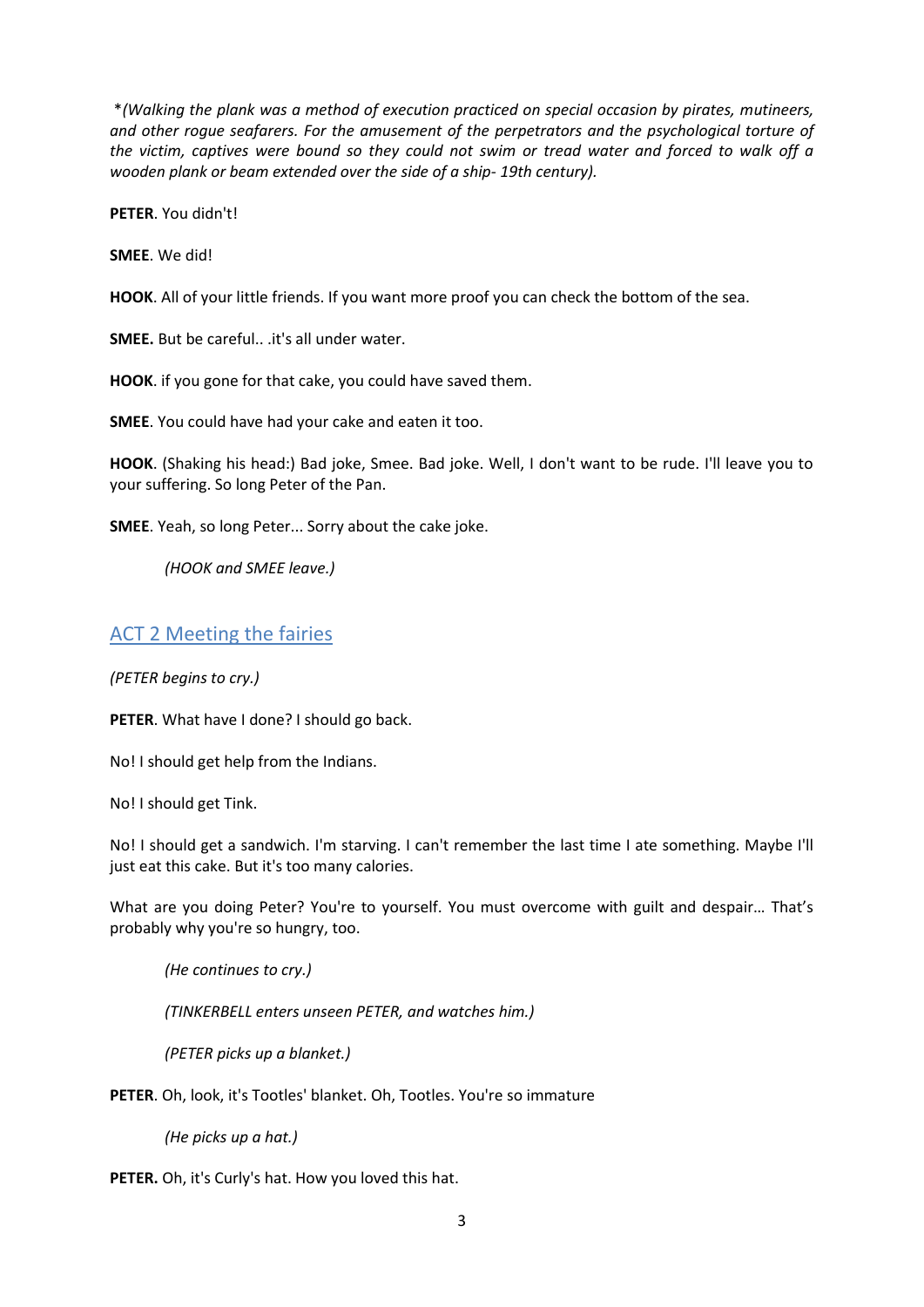*(He picks up a twig.)* 

**PETER.** And look, Nib's favorite twig. How you loved twigs. Such a simple boy, never see again. NO, *(He throws it away.)* 

*(He picks up a "Thigh Master" 10T another piece of exercise equipment].)* 

PETER. Oh, this must be Slightly's. I remember how you were trying to get in shape. You didn't even need it. You looked great, buddy.

(*He chokes up.)* 

They're gone. They're all gone. Be strong, Peter. Be strong. It's not like I can't have fun on my own.

> *(He waits. He plays with the twig and Thigh Master for about 10 seconds. He drops them.)*

**PETER.** Okay I'm bored.

So. Bored.

What is there to do on this island? Maybe I should just turn myself into Hook.

No! I'm not worth it!

I'm terrible and pathetic and should never have come here in the first place. That's right. I said it. I wish I never came to Neverland.

*(TINK gasps. PETER looks around but still doesn't see her.)* 

**PETER**. Oh… I wish I grew up like a real boy. Then everyone would have been better off.

*(PETER collapses awkwardly and starts to sob obnoxiously.)* 

*(TINK runs off and we see approach another fairy, albeit a much [if possible] fatter, hairy, balding, smelly version of a fairy. [At any extreme, he should be dressed like a slob.] TINK whispers into the male fairy's ear.)* 

**STINKERBELL.** Who? That clumsy little boys with green tights that you're always hanging out With? He wished for what?

*(TINK whispers some into STINKERBELL's ear.)* 

**STINKERBELL**. Some people, ya know, they just don't know how good they are Ya know what I mean?

*(TINK whispers some more.)* 

**STINKERBELL**. No, no. I don't do that no more. It's too dangerous.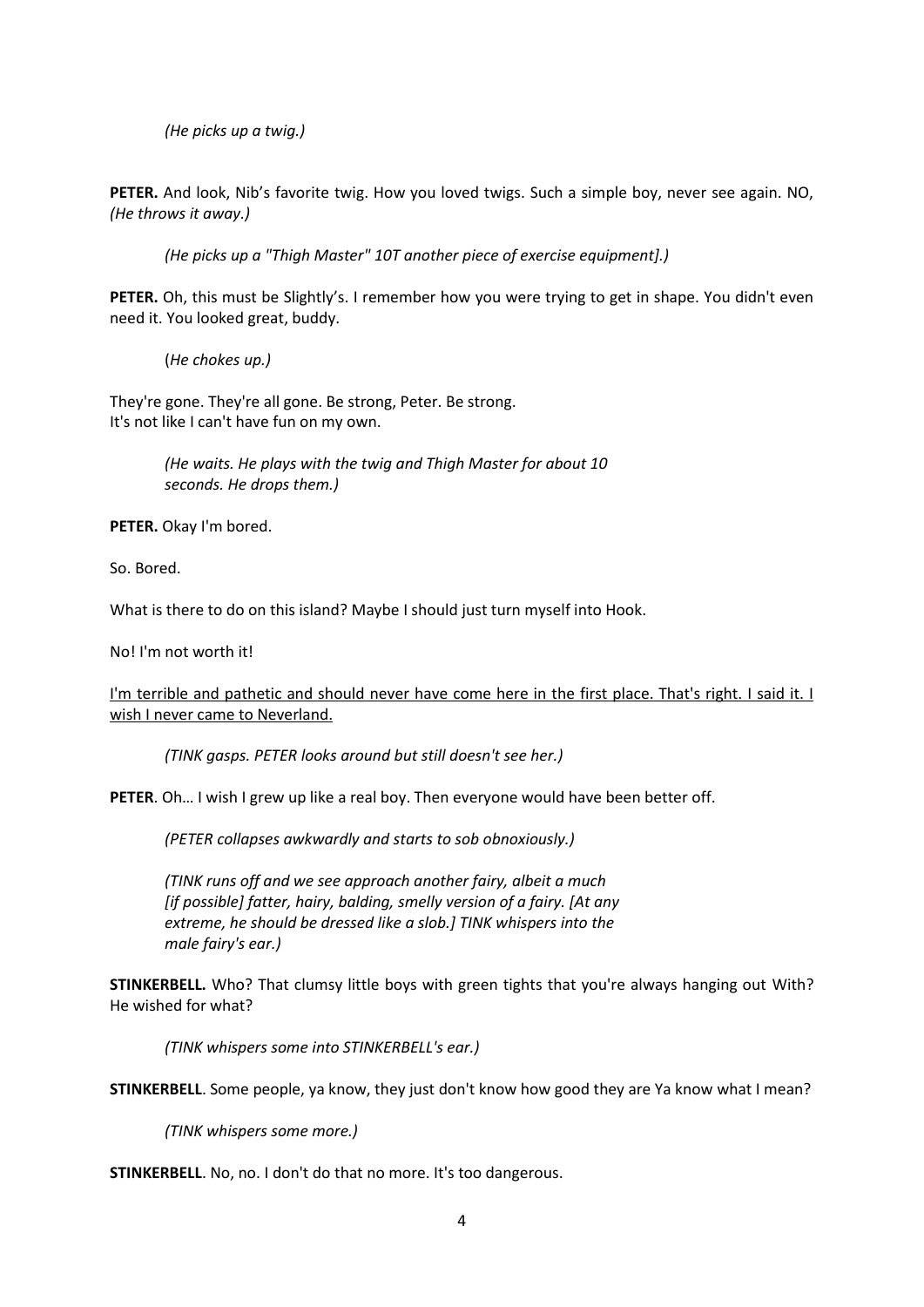*(TINK whispers.)* 

**STINKERBELL**. Because I've had a few people who realized that things were better off without them and then it's really awkward I send them back to their real life. I just... NO. I can't do it.

*(TINK whispers mere passionately.)* 

**STINKERBELL**. So now you're threatening me? Is that it?

*(TINK nods.)* 

**STINKERBELL.** Fine. Fine. I'll do it. I'll do it. Tell me where I can find this little snot nose.

*(TINK points across stage to where PETER is crying.)* 

**STINKERBELL**. You kidding me? I gotta go all the way over there... past the Mermaid Lagoon... Over Drowning Rock... Through the enchanted forest.

**TINK.** It's ten feet. [Or however big the stage is.] Just go.

*(TINK walks off and STINKERBELL crosses the stage PETER, who is still crying profusely.)* 

**STINKERBELL**. Let's do this thing.

*(PETER looks up STINKERBELL.)* 

**PETER**. Who are you?

**STINKERBELL**. I'm your fairy freaking godmother alright, let's get this thing over with.

**PETER**. I don't know what you're talking about.

**STINKERBELL**. You weren't just over here crying about how you wish you never came to Neverland?

**PETER**. Yeah, but...

**STINKERBELL**. So here I am. Now close your eyes.

*(STINKERBELL waves his hand and throws some fairy dust. Some gets into PETER's face.)* 

# ACT 3 Meeting the Indians

**STINKERBELL**. Poof.

**PETER**. Hey, watch it.

*(Coughs.)*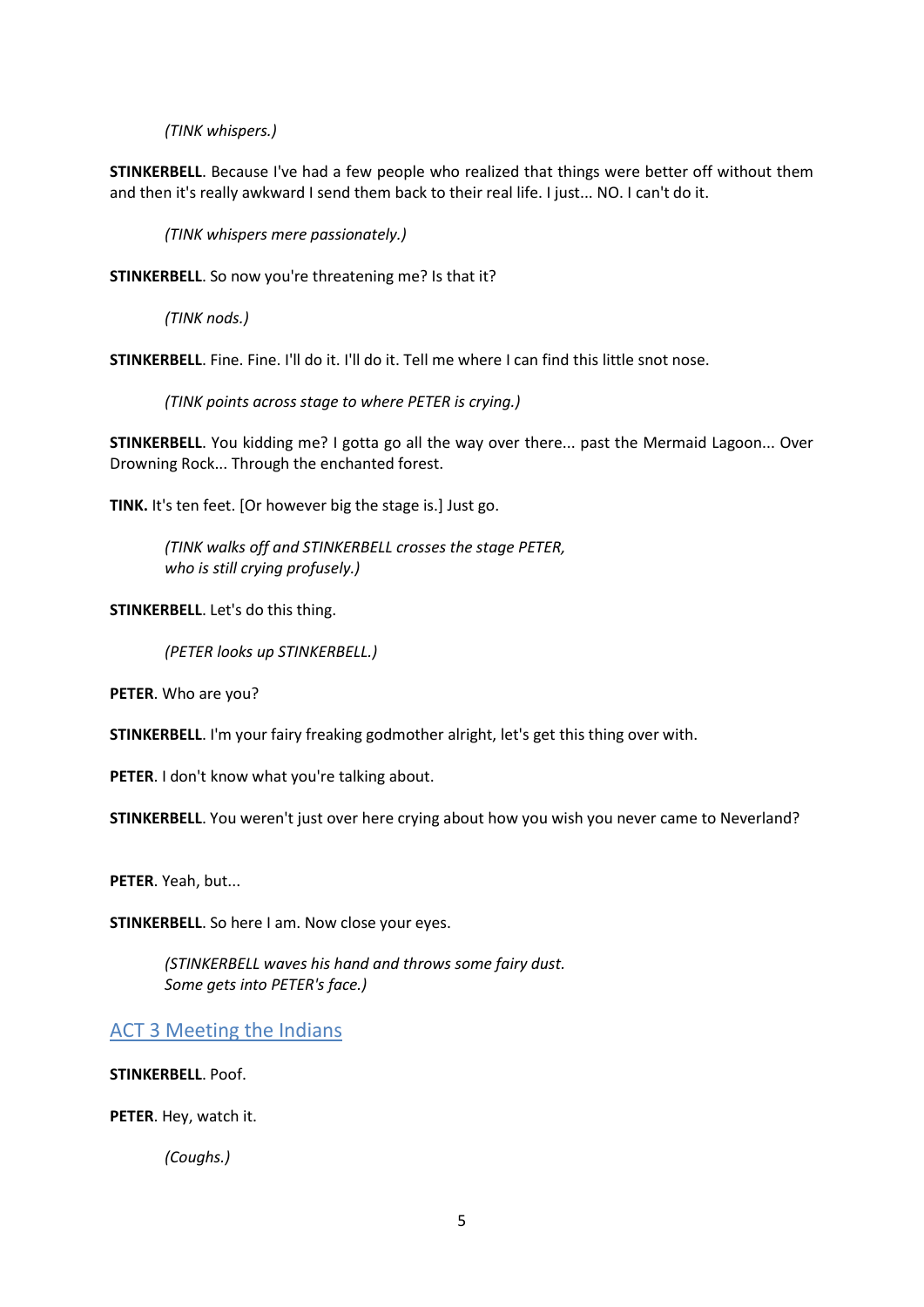What is this stuff?

**STINKERBELL**. It's fairy dust, it won't kill you.

**PETER**. My eyes are burning.

**STINKERBELL**. Yeah, it does that.

*(PETER ruts his eyes a mysterious wind blows—maybe some sound effect or quick shift. Or maybe Extras enter and take away props saying wind," making noises and the like. PETER opens his eyes.)* 

**STINKERBELL**. well, here we are.

*(PETER looks around, noticing that all of the Lost Boys belongings are no longer there.)* 

**PETER.** Hey, where'd all our stuff go?

#### **STINKERBELL**. And the questions

*(PETER continues looking around.)* 

**PETER.** My sword?

**STINKERBELL**. Gone.

**PETER.** My pirate hat collection?

**STINKERBEL**L. Gone.

**PETER**. My vanilla scented candles?

**STINKERBELL.** No! Nothing! Don't you get it. *(Sigh.)* 

There's no stuff because you were never here to collect it.

**PETER.** I have to be honest with you... I have no idea what you're saying.

**STINKERBELL**. (*To himself*:) Patience, Stinkerbell. Patience.

*(Two contractors enter, wearing hard hats with bright-colored feathers on the fop.)* 

*(They begin taking measurements: surveying of the area. One of ITCHY BEAR is waving one: EARL gesturing for him to tack up. EARL is looking down while he's backing up.)* 

**ITCHY BEAR**. More. More. Keep going. Keep going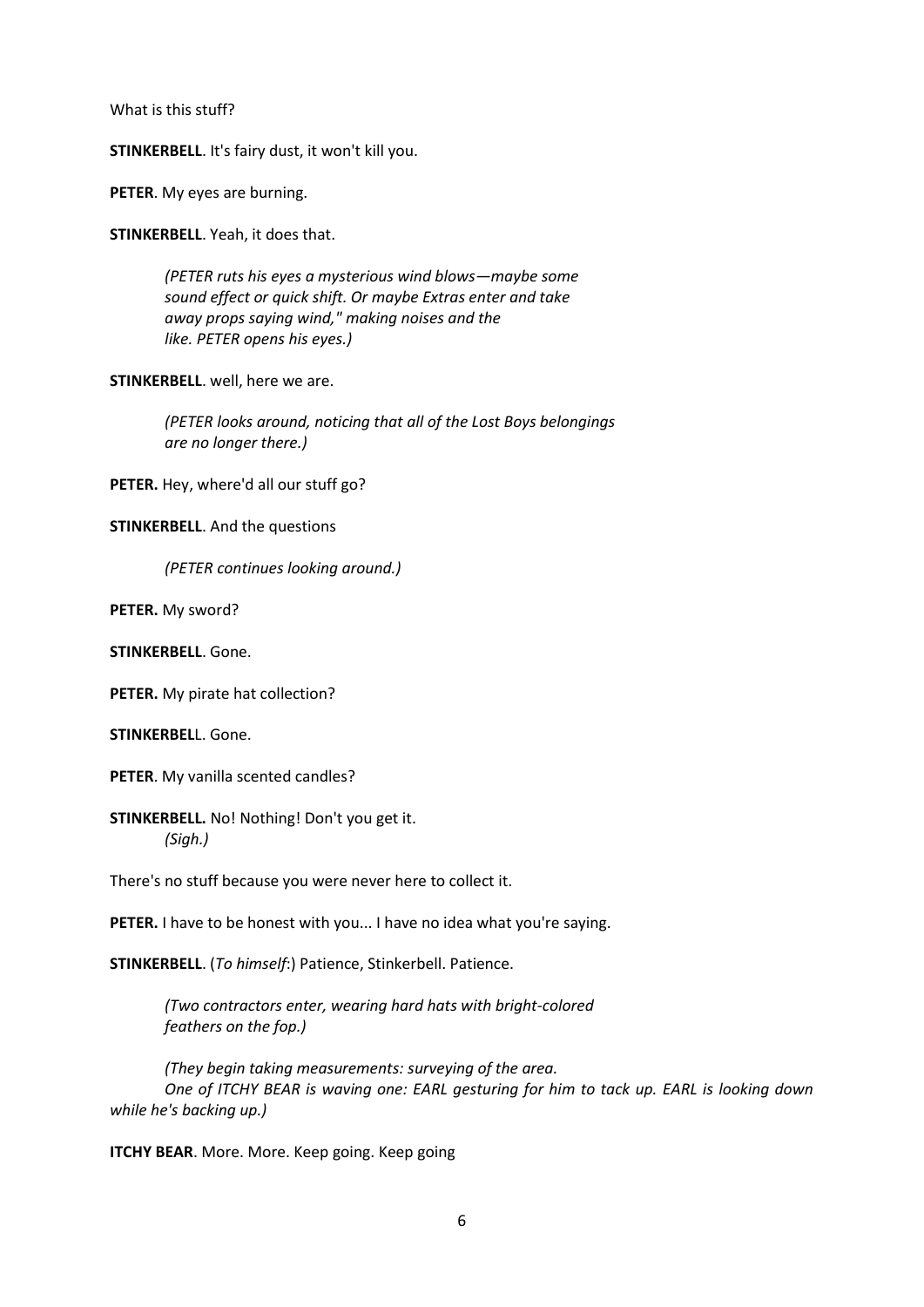*(EARL bumps PETER and STINKERBELL.)* 

**EARL.** Hey! What's the big idea?

**PETER.** Stand back Stink, I' ll handle these scoundrels!

*(PETER his sword.)* 

**EARL.** Who are you calling a scoundrel?

**ITCHY BEAR.** Alright, move it along. This is the private property.

**PETER**. Says who? This is Lost Boy territory. And you look like lost boys to me.

**ITCHY BEAR.** What's this kid talking about?

**PETER.** However if you are Lost Boys and have been held captive for several years, and had to put on these disguises to escape and allude our energies, and are only now returning to our hideout.. just let me know and all will be forgiven.

**EARL.** I think he might be crazy. Look at him. He's dressed like Robin Hood.

PETER. Don't be crazy. This is my land. Your Chief gave it to us. I saved Tiger Lily's life on Drowning Rock.

**EARL.** I told you he was crazy.

**ITCHY BEAR**. Listen, Robin Hood, this is our land and I don't know what mixed up ideas you got in your head, maybe you forgot to take your prescription this morning, but we've got a job to do, so get out of the way.

**PETER**. Go set Tiger Lily, she'll explain.

**ITCHY BEAR**. Tiger Lily? She drowned years ago.

**PETER.** That's not true. I saved her life.

**EARL**. To be this detached from reality, I almost feel bad for him. Almost.

**ITCHY BEAR**. We're paving this road in five minutes. So you can either leave or be part of the road. This is your last chance. Get lost.

PETER. You're not paving anything!

**ITCHY BEAR**. You got a problem with it, take it up with the Captain.

**PETER**. So it's Captain Hook who put you up to this, is it?

**EARL**. Hook? Who's Hook?

**PETER.** Captain Hook, the most feared pirate in all of Neverland. Except I don't fear him.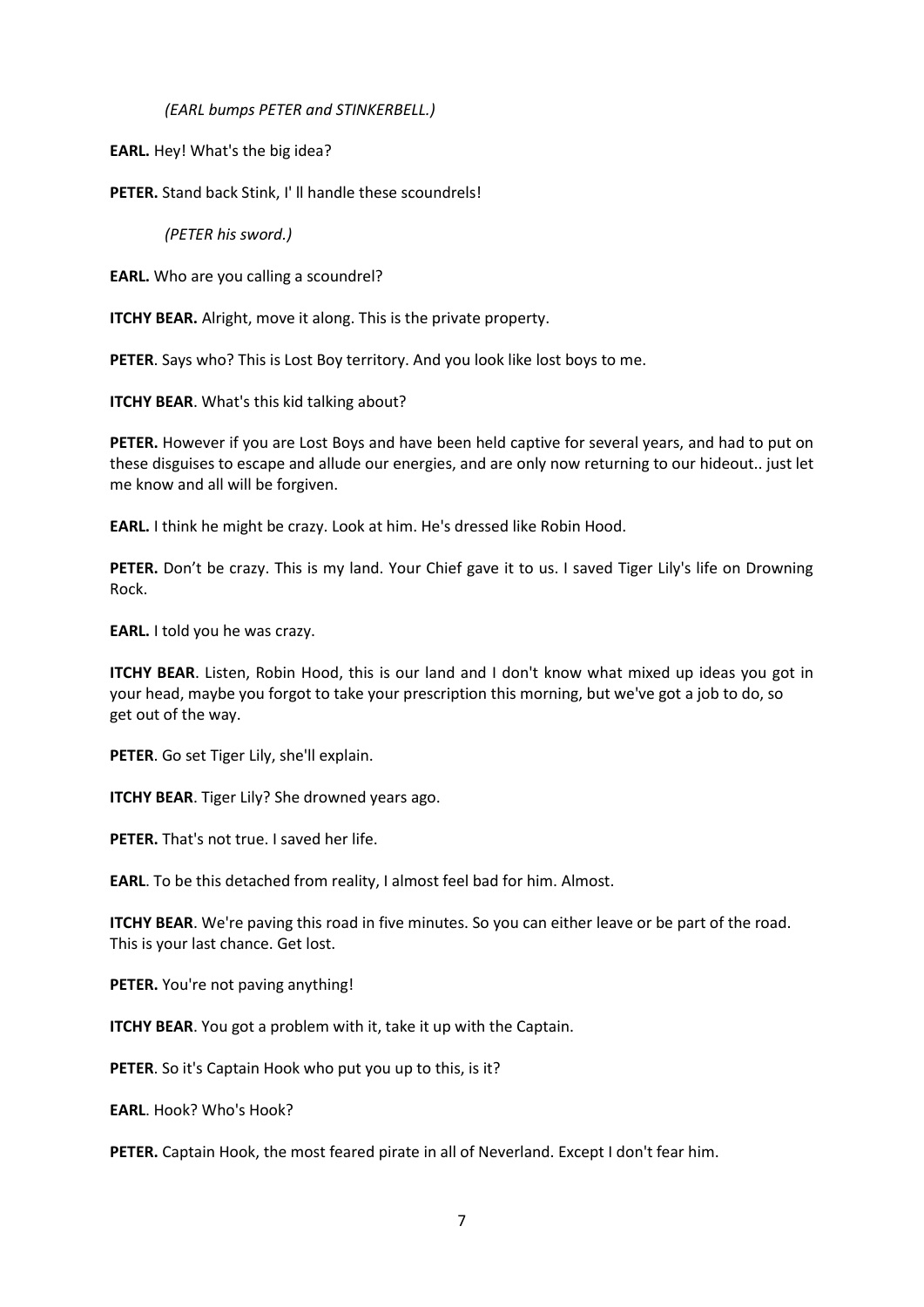**ITCHY BEAR**. I don't know a Captain Hook, but if you've got a problem with our paving, then you'll have to take it up with Captain Two -Hands.

**PETER**. Captain Two-hands? Who's that?

**STINKERBELL**. Oh come on, kid.

**PETER.** What? I've never heard of Captain Two-Hands.

**STINKERBELL**. Take away Captain Hook's hook and what do you have?

**PETER.** A stump?

**STINKERBELL**. No. If he never needed a hook in the first place, what would he have?

**PETER.** I don't follow.

**STINKERBELL**. A hand. He'd have two hands.

**PETER**. I don't know what you're getting at, but I'd like to speak with this Captain Two-Hands anyway... Maybe he knows where Captain Hook is.

**ITCHY BEAR**. Head that way. Just past the Lagoon, you'll find the Captain's headquarters.

**PETER**. We'll leave for now, but when we return, I want you gone.

**ITCHY BEAR.** Whatever you say, Robin.

(*PETER and STINKERBELL exit. ITCHY BEAR and EARL sigh and continue with their work, eventually exiting.)* 

*(A woman in beachwear enters with table and sets up various souvenirs—mermaid dolls, crocodile dolls, bracelets, beach hats, etc. She stands behind the She immediately looks toyed.) (PETER and STINKERBELL reenter. PETER looks around con- fused.)* 

# ACT 4 A mermaid problem

**STINKERBELL**. Something wrong?

**PETER**. This is the Lagoon, but...

**STINKERBELL.** But how you remember it, huh?

**PETER.** It's...

**STINKERBELL**. A bit tacky.

**PETER.** Where are the mermaids? *(The SOUVENIR WOMAN perks up. She moves from and goes to PETER.)* 

**SOUVENIR WOMAN**. Did you say mermaids?

**PETER**. Yeah, where are they?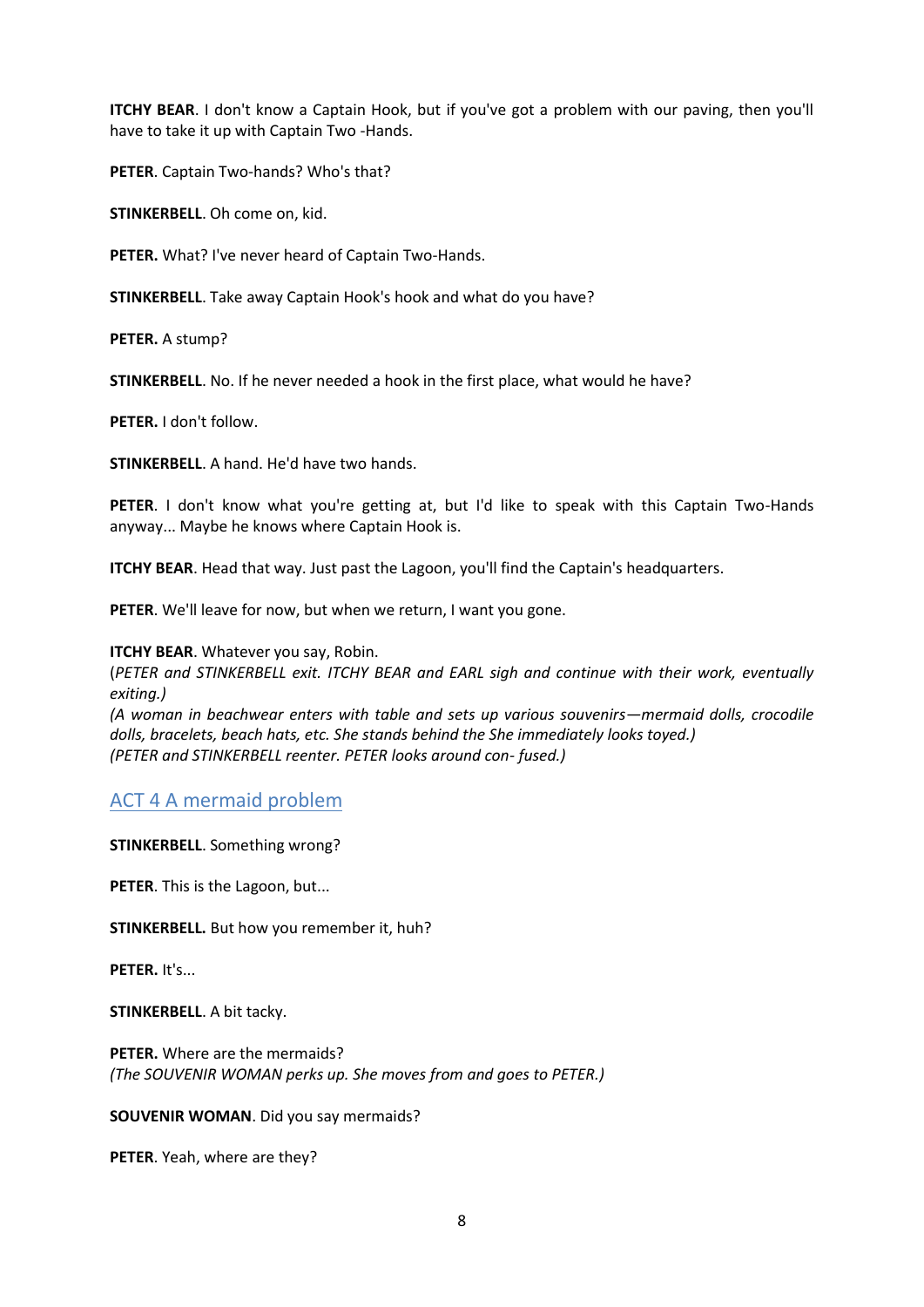**SOUVENIR WOMAN**. I got all kinds of mermaids for you. *(SOUVENIR WOMAN goes back behind the table.)* 

**SOUVENIR WOMAN**. Now these ones are my favorite. (*She picks up a mermaid doll.)* 

**SOUVENIR WOMAN**. And they're on sale. Buy two, get the third one for five-percent off. You're not gonna find a better deal. Trust

**PETER**. I'm looking for…..

**SOUVENIR WOMAN**. Something smaller? How about these mermaid key chains? They're great for holding keys.

**PETER**. I don't have any….

**SOUVENIR WOMAN**. We sell keys, too! They're the shape of mermaids. They don't open anything. But we sell locks, too. And doors for the locks. And houses for the doors. They're only ten for ten dollars.. You're not gonna find a better deal. Trust me.

**PETER**. Where are the real mermaids?

**SOUVENIR WOMAN**. Oh, why didn't you say so! *(SOUVENIR WOMAN whistles*.)

**SOUVENIR WOMAN**. Ariel, you've got a customer. *(ARIEL, in a very bad mermaid costume, enters. Her tail is clearly made out of plastic or foam and she carries a plastic pitch fork.)* 

**ARIEL**. Hey, sailor, you looking for a real life mermaid?

**PETER.** You're not a mermaid.

**ARIEL**. Sure I am. You can take a picture with me and it's only ten dollars. Two pictures for twenty dollars. Or half a picture for half a dollar. But not my half—your half.

**PETER.** So a picture of myself?

**ARIEL**. No, that's extra.

**SOUVENIR WOMAN**. You're not gonna find a better deal. Trust her.

**PETER.** I don't want any stupid picture, I want to know where the real mermaids are.

**STINKERBELL**. I'll take a picture... Oh, and five of those key chains.

#### **SOUVENIR WOMAN**. Excellent.

*(STINKERBELL poses ARIEL as SOUVENIR WOMAN takes their picture. STINKERBELL hands over the money to woman)*

**PETER**. I demand to know where the real mermaids are!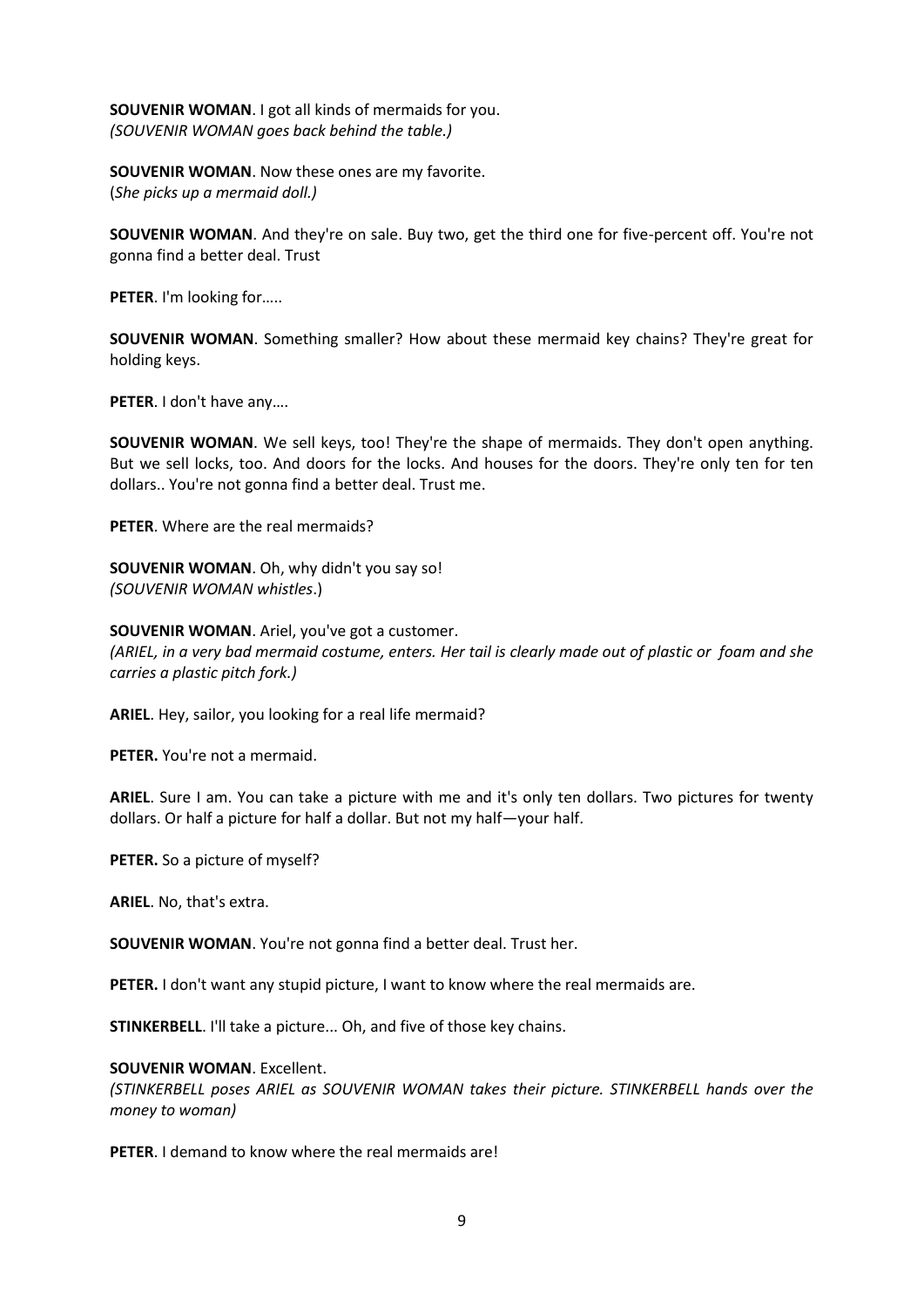**SOUVENIR WOMAN**. I'm sorry, dear, but the only mermaids you'll find around here are Ariel and the ones on my table.

**PETER**. You're wrong. There are real ones and they lived in this lagoon and they swam at night and told great jokes. Right over there. *(SOUVENIR WOMAN and ARIEL laugh.)* 

**PETER.** What's so funny?

**SOUVENIR WOMAN**. You sure are a cute, little boy. Not too but cute.

**ARIEL.** There hasn't been a mermaid in those waters in years. Come to think of it, I've never seen anything in that lagoon, not even a seaweed.

**SOUVENIR WOMAN**. There's seaweed. Plenty of seaweed. I'll sell you a pound of it for five dollars. Two pounds for twenty dollars. You not gonna find a better deal. Trust me.

**PETER**. What's going on here, Stink? First the Indians, now fake mermaids. You've put me under a spell haven't you?

**STINKERBELL**. I don't do spells. That's my cousin Helga. *(PETER is even more confused.)* 

**PETER**. I don't know what you've done, or what's going on, but I'll bet that Captain Hook is behind it somehow, and I'll make him pay. Let's set going.

**SOUVENIR WOMAN and ARIEL**. Tourists! *(STINKERBELL waves his hand and tosses some fairy dust.)* 

**STINKERBELL**. Poof.

ACT 5 At the reception desk. Meeting the Lost Boys.

*(SOUVENIR WOMAN and ARIEL exit. only PETER and STINKERBELL remain on stage with the out.)* 

**PETER**. What's happening? Where are we?

**STINKERBELL**. We're transitioning. Just so with it.

**PETER.** Transitioning? I can't see anything. What's going on?

**STINKERBELL**. Just relax. It was.. magic.

**PETER**. Magic? You mean like a card trick?

**STINKERBELL**. Something like that.

**PETER**. I love magic.

**STINKERBELL**. Great.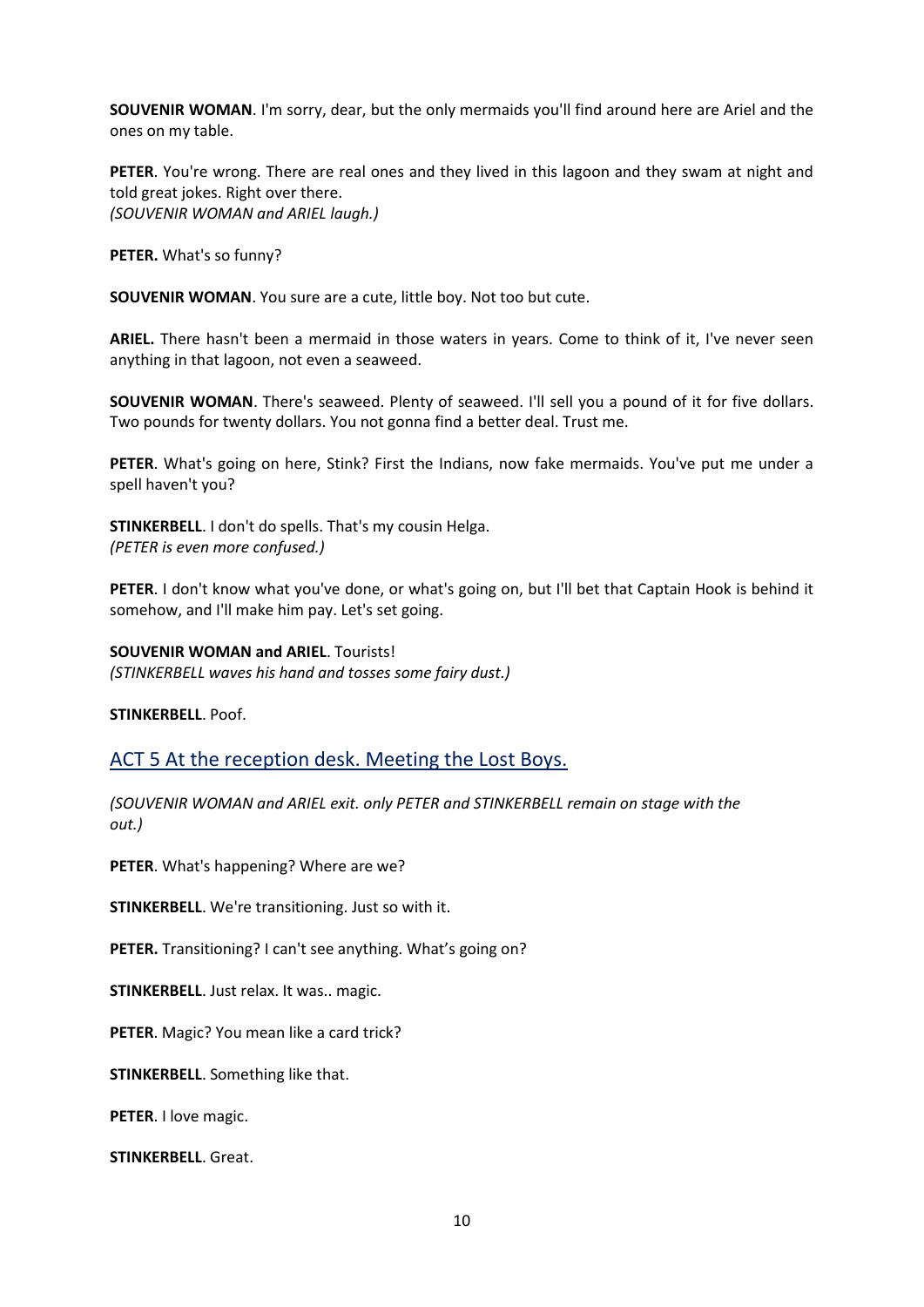*(Lights come back up. There's now a receptionist's desk, Behind the receptionist's desk, on each side, two doors ).*

**SMINDY** sits behind the desk typing away. He doesn't look up from his computer. *(PETER and STINKERBELL don't notice SMINDY behind desk).*

**STINKERBELL.** Well here we are.

**PETER**. Here we are, where?

**STINKERBELL**. The Captain's headquarters.

**PETER**. But there's no pirate ship.

**STINKERBELL.** That's because he's a different kind of pirate now... He's a corporate CEO.

**SMINDY.** Appointment?

**PETER.** Did you hear that?

**SMINDY**. Do you have an appointment?

**PETER**. There. I heard it again. *(SMINDY pops her head up from behind the desk. She's clearly annoyed.)* 

**SMINDY**. You can't see the Captain if you don't have an appointment.

**PETER.** Who are you?

**SMINDY**. *(Very sarcastic*:) I'm the Tooth Fairy.

**PETER.** You don't look like a fairy. Where are your wings?

**SMINDY**. Listen, Robin Hood, I don't have time for your games. If you and your Merry want to see the Captain, you have to make an appointment.

**PETER**. How do we do that?

**SMINDY**. Write your names down here. *(SMINDY takes out a clipboard and a pen.)*

(PETER *Thinking it's a weapon immediately draws his sword.)*

**PETER**. Drop your weapon, Pirate wench!

**SMINDY**. My name's Smindy. And not a pirate. Unless you're into that sort of thing.

**PETER**. the least.

**SMINDY**. Then take this CLIPBOARD AND PEN and write down your name. (*PETER takes it, is unsure of what to do next. STINKERBELL takes PETER.)*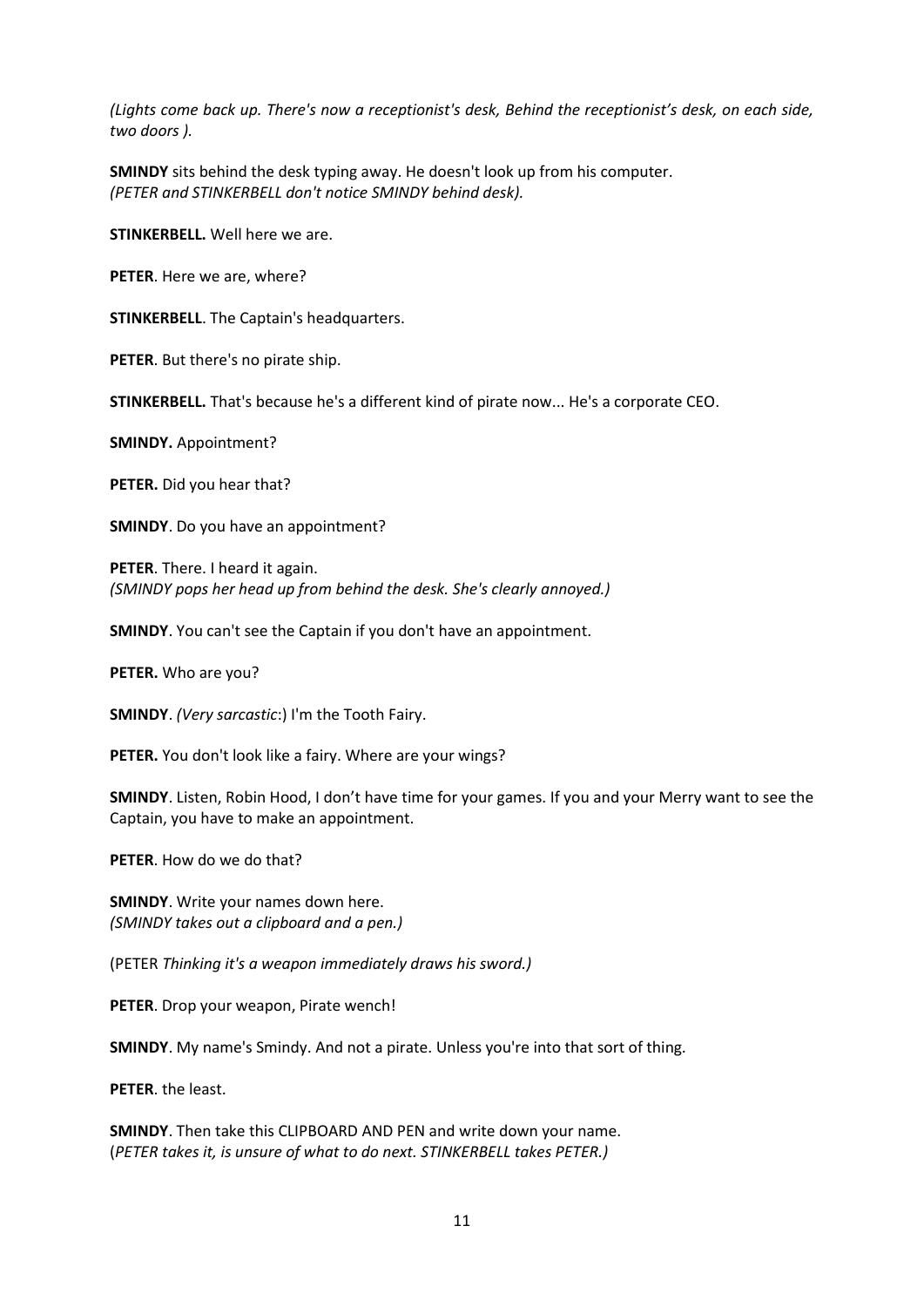**PETER**. Don't write down our real names. We don't want him to know it's us. I'll be... Peter Pan Knife and you can be……

**STINKERBELL**. George Clooney.

**PETER.** No, it sounds too made-up.

**STINKERBELL**. Please, please, please.

**PETER**. Fine, fine. *(STLNKERBELL writes down names on clipboard and hands it SMINDY.)* 

**SMINDY**. Take a seat. I'll call you when he's ready to see you. *(PETER pulls STLNKERBELL aside.)* 

**PETER**. Okay. Here's the plan: when he comes out, you tackle him. I'll swing in on a rope and put my sword to him and we'll make him tell us what he's done to Neverland. Got it?

#### **STINKERBELL**. What rope?

**PETER.** (*As in huddle*:) Okay, break! (*PETER and STIXKERBELL are talking, of the desk opens and TOOTLES, NIBS, SLIGHTLY, and CURLY sneak out of one of the doors ,one by one. Just as they're about to sneak past the desk, PETER notices them.)* 

**PETER**. Tootles, Nibs, Slightly, Curly. There you guys are. Gosh, it's good to see you guys. *(SMINDY stands up from behind her desk and sees the LOST BOYS.)* 

**SMINDY**. Not so fast, boys. Back to work, boys.

**SLIGHTLY.** Now we'll never get a lunch break.

**CURLY**. I'm so hungry I could eat a mermaid.

**SMINDY**. Enough complaining.

**PETER**. Come on, boys, we have to hurry. Hook's put Neverland under a spell or something. Me and Stinkerbell are going to capture him and make him turn things back to normal.

**TOOTLES**. (*whispering to his pals*) I don't know, but I don't like him.

**PETER**. It's me, Tootles. It's Peter.

**SLIGHTLY**. How does he know our names?

**CURLY**. Maybe he's a witch.

**TOOTLES**. Maybe he's the company mascot. *(The LOST BOYS begin to exit)*

**PETER**. Where are you going?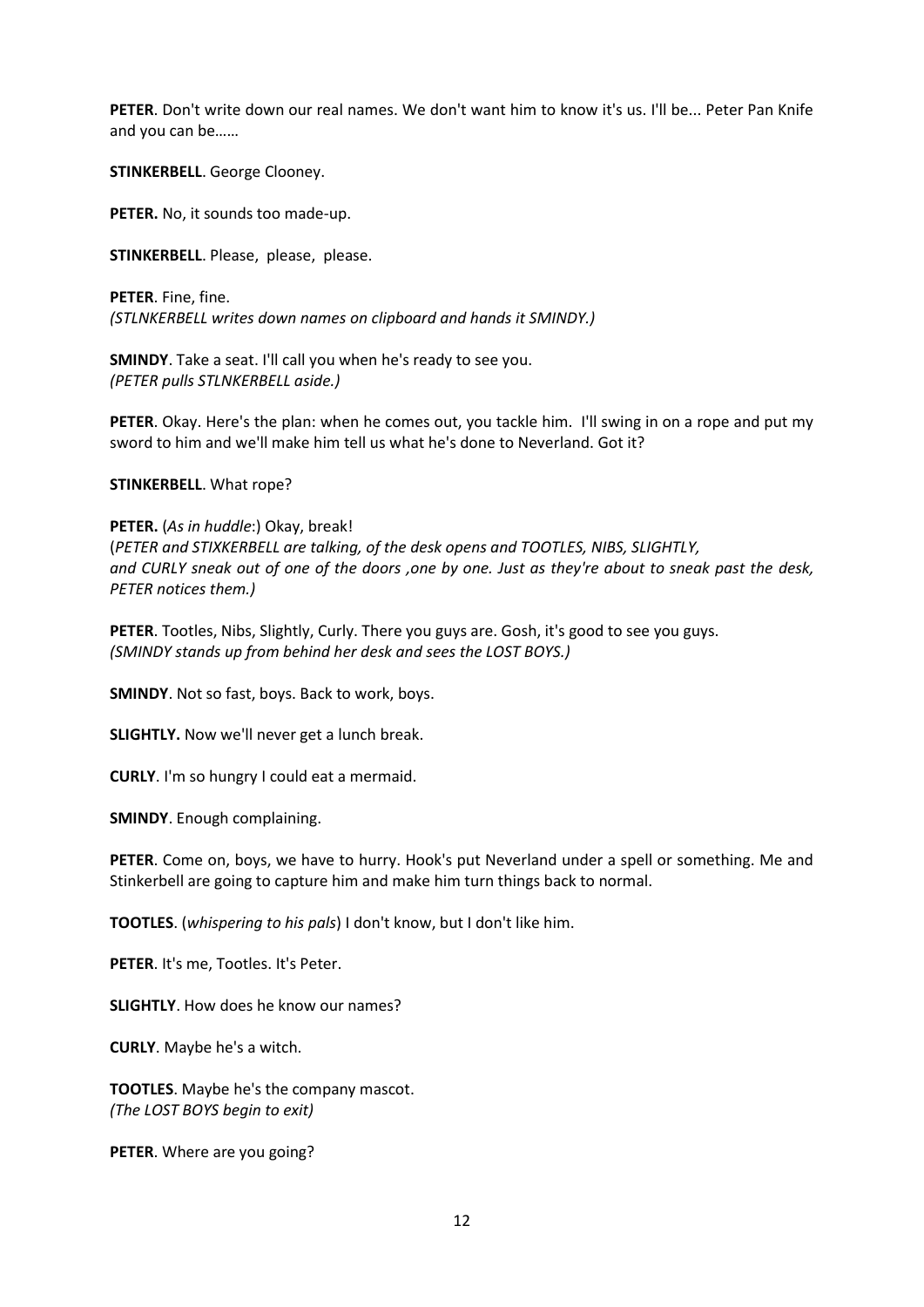**NIBS**. Back to work, thanks to you.

**SLIGHTLY**. Back to making designer crocodile purses...

**TOOTLES**. And boots...

**NIBS**. And belts...

**CURLY**. With no food.

**SMINDY**. You had lunch yesterday.

**TOOTLES**. Come on, boys, The sooner get back to work, the sooner we're done.

**PETER.** Wait! Don't go. *(The LOST BOYS move to the door. PETER steps in front of them.)* 

**SLIGHTLY**. Get lost, buddy.

**PETER**. But you don't have to go in there.

**SMINDY.** They certainly do.

**TOOTLES**. You're just going to set us into more trouble. NOW move.

## ACT 6 The Captain Two Hands

*(CAPTAIN TWO-HANDS from door. He is dressed in business suit with a pirate hat.)*  **CAPTAIN TWO-HANDS**. What's all that noise here? I was on a conference call With over-sea's partners.

**PETER**. Captain Hook! Quick, Stink, tackle him.

**CAPTAIN TWO-HANDS**. Captain who? *(STINKERBELL doesn't move.)* 

**PETER**. What are you waiting for?

**STINKERBELL**. Listen kid, I'm really more of a tour guide.

**CAPTAIN TWO-HANDS**. And who might you be?

**PETER.** It is me, Peter...Pan...Knife. And this is...

**STINKERBELL**. George Clooney.

**SMINDY**. I'm sorry, sir. The boys tried to sneak away and I caught them thanks to this young man. But he won't let them back to work.

**PETER**. I demand that you release my friends.

**CAPTAIN TWO-HANDS**. Release them? But these men are the finest crocodile skin craftsmen around.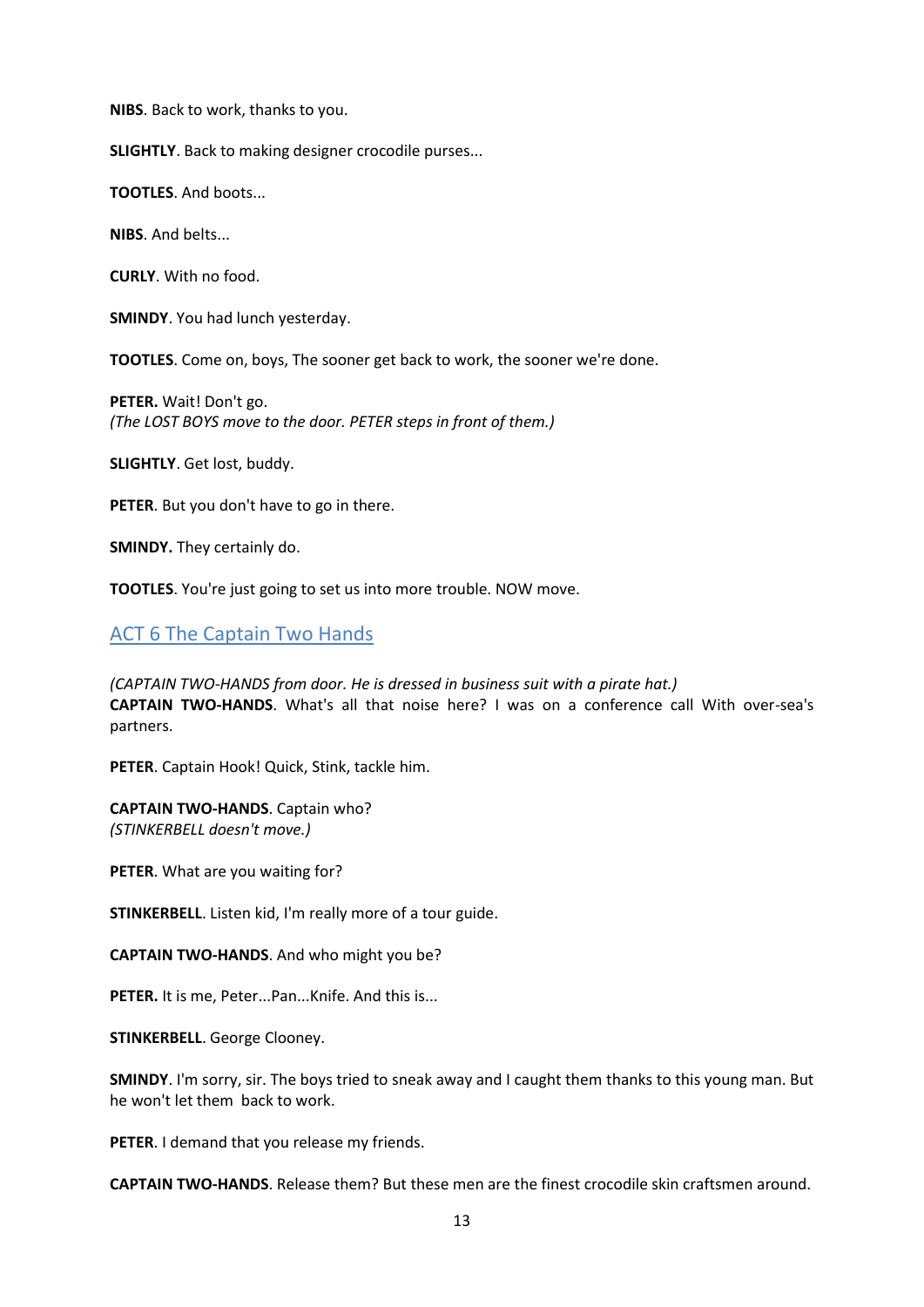**TOOTLES**. We don't even know him, we swear it, Captain...

**NIBS.** Please don't add more hours...

**PETER**. You have to get the lost boys out of this strange building, and for that, Captain Fake-Hand, I shall be forced to run you through. *(PETER draws his sword.)* 

**CAPTAIN TWO-HANDS**. Bad form, young master. These boys are not my prisoners. The only thing they are bound by is Our contract. They are paid a handsome wage of 2 cents a week.

**CURLY**. And if we save up real good we can almost buy a dollar...

**CAPTAIN TWO-HANDS**. If you are from the labor department, 1 believe you will find that everything here is up to code. Now, if you will kindly move aside, my craftsmen must get back to work. Our new line of crocodile clothing and accessories is set to premiere the coming days, and these boys have a lot of work to do.

**PETER**. You don't fool me.

**CAP TAIN TWO-HANDS**. If you cannot conduct yourself in a more appropriate manner, I am afraid that I shall have to ask you to leave.

**PETER.** I challenge you to a duel. If I win, the boys will be free and you pay them severance for eighteen months. If I lose, I shall become your prisoner.

**CAPTAIN TWO-HANDS**. Smindy, please call security. *(SMINDY quickly grabs the phone on her desk and says something into hanging up.)* 

**PETER**. You're nothing but a yellow-belly coward.

**CAPTAIN TWO-HANDS**. Mr. Peter PanKnife, this a place of business, and if you continue to harass me and my workers, I shall have to turn this matter over to my lawyers. I say good day to you. *(Two SECURITY GUARDS enter. They're wearing typical security but With pirate hats. They grab PETER and STLNKERBELL from behind.)* 

**PETER**. Can't fight your own battles is that it?

**CAPTAIN TWO-HANDS**. I say good day!

**STINKERBELL**. Satisfied yet, kid? do you see what this place is like without you?

PETER. I can still fix this... That's it. She'll help me fix this mess. Stink, let's fly. *(PETER reaches up, if he's trying too away, but nothing happens.)* 

**SLIGHTL**Y. He thinks he can fly.

**TOOTLES**. How sad... *(CAPTAIN TWO-HANDS and SMINDY laugh.)*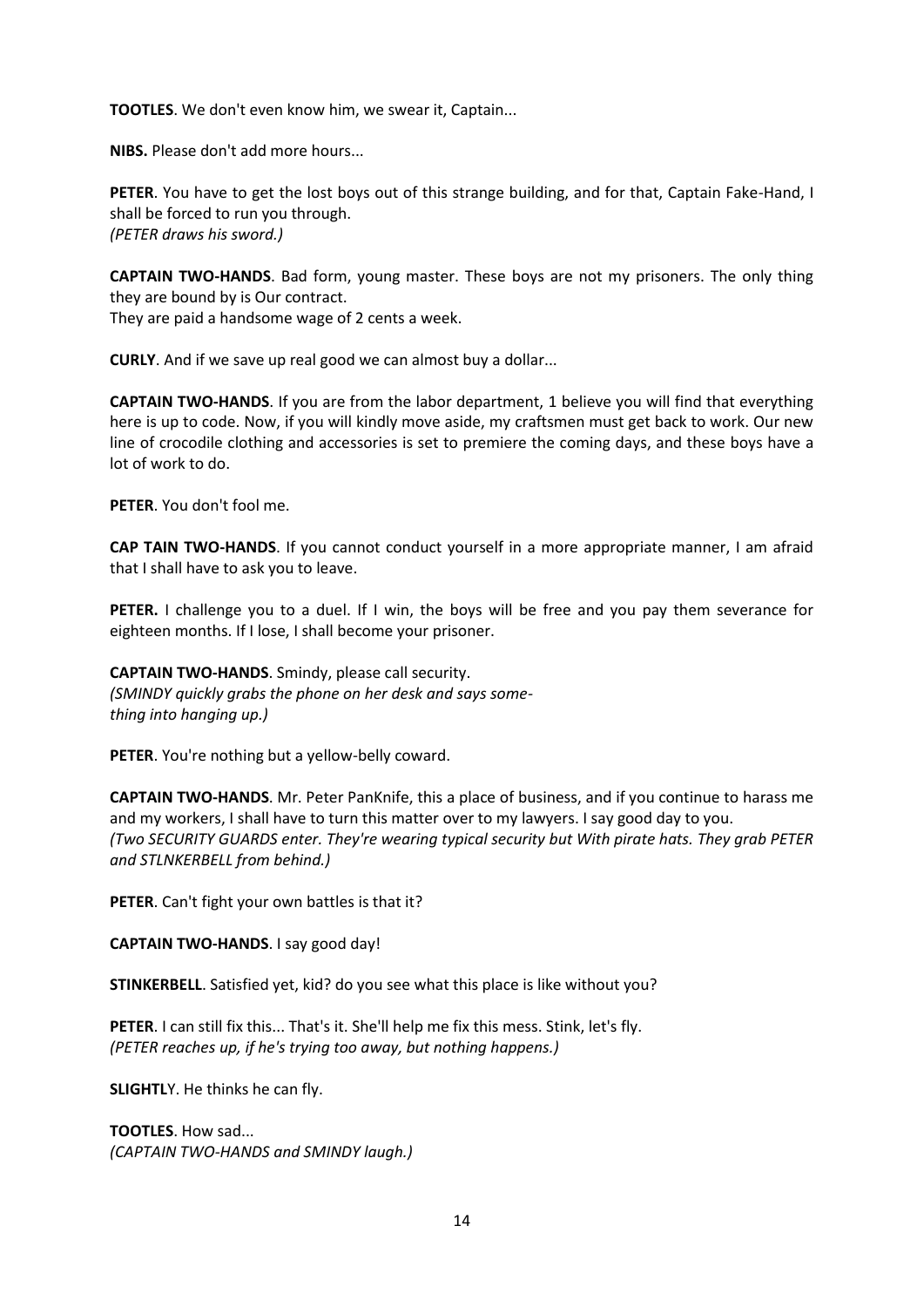**PETER**. Get us out of here, Stink. Take me to Wendy.

**STINKERBEL**L. Alright, but, I don't think it's such a good idea.

**PETER**. Do it.

**STINKERBELL**. You're the boss. *(The GUARDS, LOST BOYS, CAPTAIN TWO-HANDS, SMINDY exit.)*

## ACT 7 Meeting Wendy and her brothers- John and Michael

**STINKERBELL.** Done. Happy, now?

**PETER**. But you didn't do anything.

**STINKERBELL**. Oh yeah, sorry. *(STINKERBELL throws some dust in air.)* 

**STINKERBELL**. Poof.

**PETER**. Magic, huh?

**STINKERBEL**L. Magic.

*(They're now in the bedroom in the Darling home. JOHN and MICHAEL (the Darling toys] enter. JOHN sits zombie-like in front of a TV . MICHAEL frantically taps away at a handheld video game.)* 

**PETER**. (*Looking around*:) We're here... Wait... Where are we?

**STINKERBELL**. You don't recognize this room?

**PETER.** Can't say I do.

**STINKERBELL**. What about them?

**PETER**. I've never seen them before. Who are they? Can they not see us? (Whispering:) Are we like ghosts to them?

**STINKERBELL**. We're not ghosts. They're just distracted. *(JOHN holds up and a TV remote and clicks away.)* 

**JOHN**. Boring. (*Click*.) Boring. (*Click.*) Boring. (*Click*.) Less boring I guess.

**MICHAEL**. up Will you? about to beat my score.

**JOHN.** Boring.

**MICHAEL.** Why don't you turn yourself off?

**JOHN**. Why don't you get a life?

**MICHAEL**. Because I already have one. Why don't you get a life?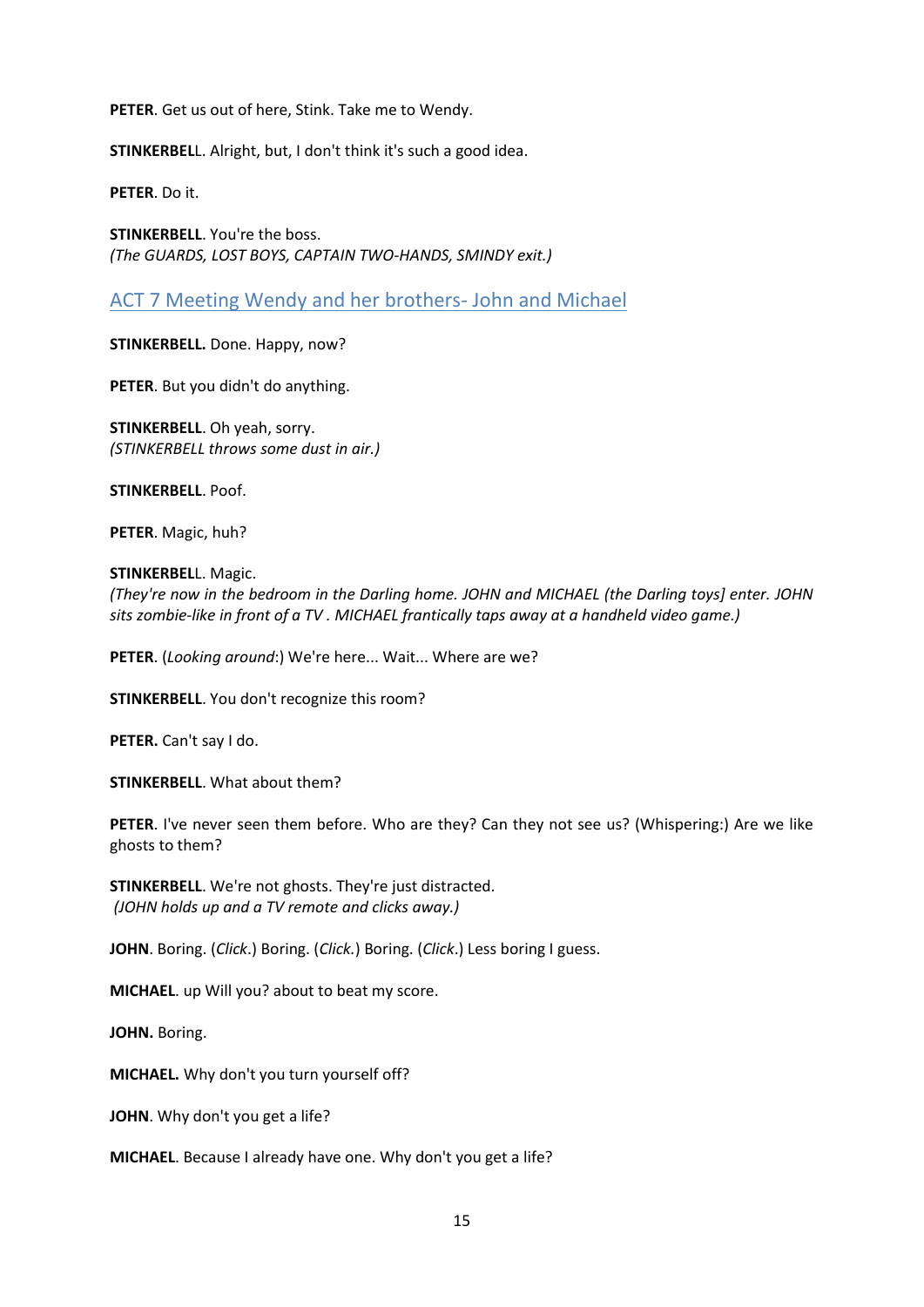**JOHN**. Because I'm thinking about taking yours.

**STINKERBELL**. Recognize them yet?

PETER. Wait...is that... Yes,...I have no idea.

**STINKERBELL.** John and Michael Darling.

**PETER**. It can't be them.. .they're...

**STINKERBELL**. Teenagers. (*WENDY steps out of a shadowy corner. She is dressed in full-on goth.)* 

**WENDY**. Why don't you both shut up before I use my skills and do it for you.

**STINKERBEL**L. Don't tell me you don't recognize Ms. Wendy Angela Darling.

**PETER**. It can't be.

**WENDY**. And get rid of your friends. They're freaks.

**JOHN**. They're not my friends, freak. They're yours.

**WENDY.** I don't hang out with Theater kids. Michael!

**MICHAEL**. They're not mine.

**WENDY**. Who the hell are you then?

**PETER**. Is she talking to me? I thought you they couldn't see us.

**STINKERBELL**. I didn't say that. You said that.

**PETER.** Oh.. well... (Turning WENDY:) Wendy, it's me... It's Peter.

**WENDY**. Oh. Peter. Cool... Are you the guy I made out with in the parking lot last week?

**PETER**. Um...no... I'm Peter Pan!

**WENDY**. Is that seriously your last name?

**PETER**. I don't know, actually. I think that's my full first name.

**WEND**Y. Well, I've never met you. Are you trying to rob us or something?

**PETER.** No. This is the window I came through, remember. You were younger then. you helped me sew on my shadow. And I brought you all to Neverland.

**JOHN**. You brought her to Michael Jackson's house?

**PETER**. And I taught you all to fly! And Michael and John you joined the Lost Boys and we fought pirates and Indians and Captain Hook!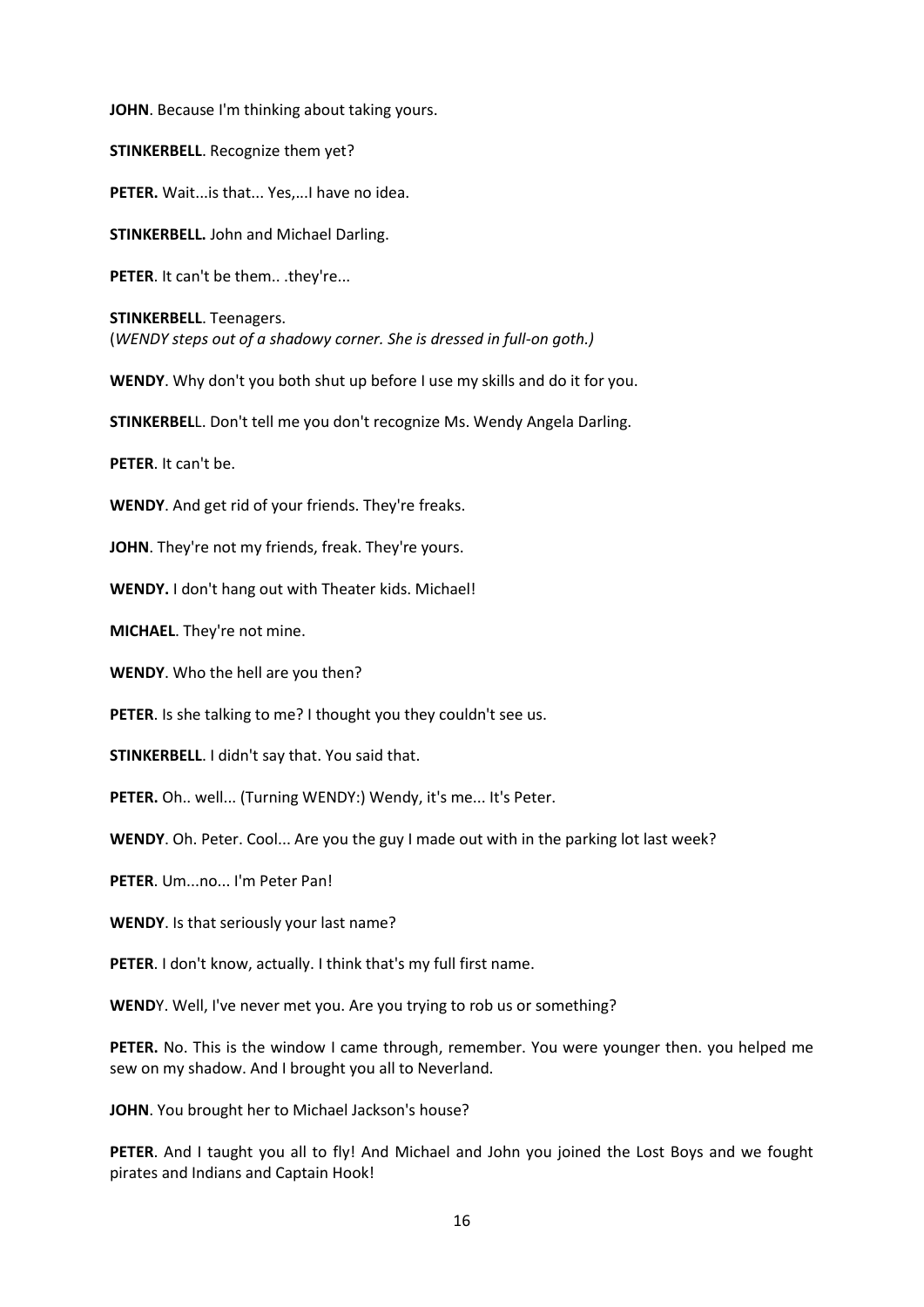**JOHN**. (*Now giving his attention*:) Wow, you're like totally insane aren't you? Did you escape from a mental hospital?

**WEND**Y. You think we can fly?

**PETER**. Of course you can! (*Grabbing MICHAEL's arms and trying to move them in the air:) All you have to do is think happy thoughts!*  (*MICHAEL drops his video game.)* 

**MICHAEL**. Hey man, you killed me! Good thing I saved my last level, loser.

**STINKERBELL**. Don't forget fairy dust.

**PETER**. Of course! You need a fairy to sprinkle fairy dust on you.

**MICHAEL**. Rigggghhhtttt. *(PETER takes STINKERBELCs pouch throws some dust in the air.)* 

JOHN. Don't come near us. It's probably some flour.. .or something.

**WENDY**. Alright, I'm calling the Police.

**PETER**. (*TO STINKERBELL*:) What's wrong with them? How could they not remember? They must have forgotten when they grew up.

**STINKERBELL.** Okay. Here we go. Nice and slow. (*Takes a deep breath*.) They don't remember because it didn't happen. You never brought them to Neverland because you never went there yourself. They stayed right here.

**JOHN.** (*Trying to talk into Wendy's phone*:) They're probably escaped mental hospital.

**PETER**. But I don't understand. Wendy, you were mother to us all, remember?

**JOHN** Their magic dust is my lungs.

**PETER**. What's happened to them, Stink? Make her to remember me or take me to the fairy Tinkerbell. She'll know what to do.

ACT 8 Meeting the strange Tinkerbell

**STINKERBELL**. Whatever you say. (*STINKERBELL wave his hand over PETER.)*

**STINKERBELL**. Poof.

**PETER** Nothing happens.

**WENDY.** (*Still into the phone*:) Okay, they're trying to disappear, but it's not working. (*STINKERBELL waves his hand over PETER and tosses some more fairy dust.)* 

**STINKERBELL**. Poof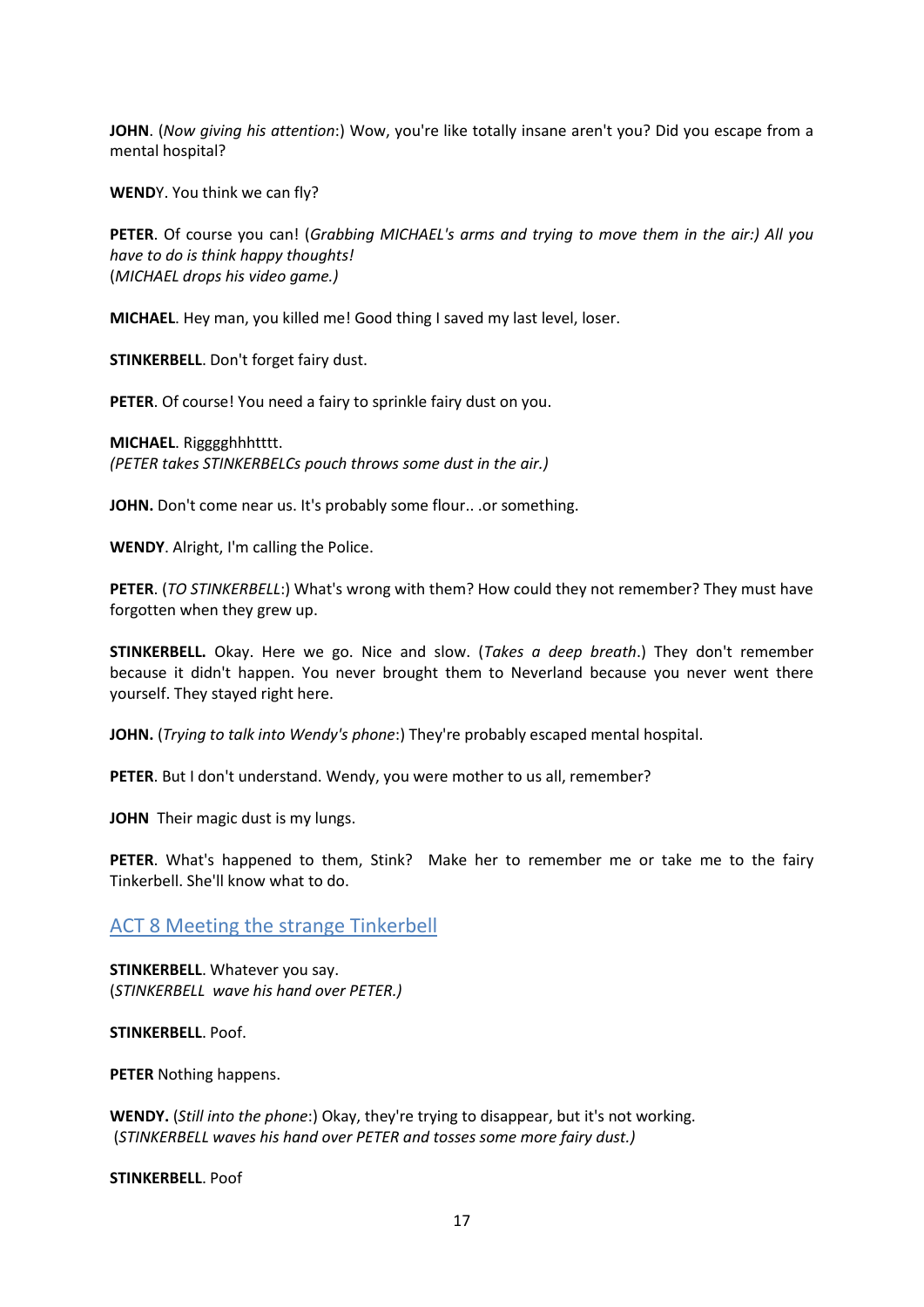(*The lights out. WENDY, JOHN, MICHAEL exit*.)

**PETER**. Did it work? Where are we?

(*After moment, lights tack up. PETER STINKER- BELL stand in the center Of a dining room. Tinkerbell is sitting by the table and wants to eat something)* 

**PETER.** This doesn't look like the forest the Fairies live.

**STINKERBELL**. Because it's not.

**PETER.** So then where is she? She's the only one who can help.

**PETER**. You have to take me to Tink, Stink.

**STINKERBELL**. Well.. .you see... I kind of already did bring you to her... That's Tinkerbell (pointing to Tinkerbell)

**PETE**R. You mean that hungry creature is my Tink.

**STINKERBELL**. Yup.

**PETER.** That's really her?

**STINKERBELL**. It is.

**PETER**. Then I know she can help me. *(PETER approaches TINKERBELL.)* 

**PETER.** It's me Peter. Are you in there?

**PETER.** Tink! It's me, you're Old friend peter pan. You've got to help me. I'm having some real problems here and I need you more than ever. First, we have to fight off the Indians, then find the Mermaids, then rescue the Lost Boys, then the John, Michael and Wendy. I know you don't like her, but she needs our help. So what do you say?!

T INK. Beef stew for lunch. Definitely having beef stew for lunch. Always beef stew on Thursdays.. .I don't like beef stew.

**PETER**. What?

**STINKERBELL.** Maybe we should come back after lunch.

**T INK.** Lunch is after Breakfast and always before Dinner. Lunch never lands after Dinner. Never.

**PETER**. Did you hear that? She said Neverland!

**STINKERBELL**. She said lands.'

**PETER**. That's a sign. All I have to do is get her to fly. (*PETER touches TINK's wings and starts screaming.*) What's happened to them?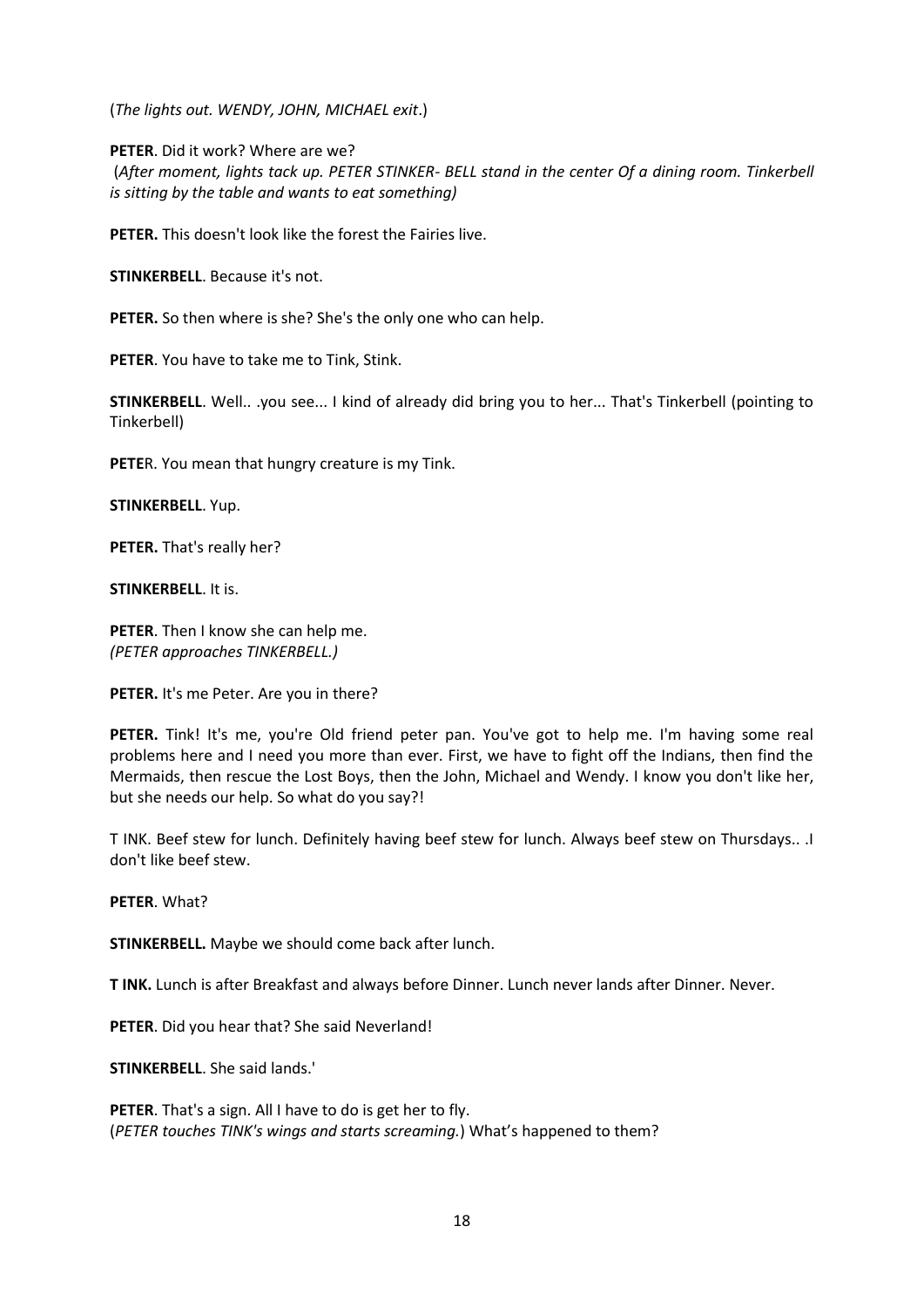**T INK**. Ah!!! Ahh!!! Wings are not for touching. Wings are not for touching! Someone touched my wings. The green goblin boy touched my wings. My wings are cracking.

**PETER**. Sorry. Sorry.

**TINK**. Ahhh!!! Ahhh!!! Green boy!!! Fat Fairy!!! Ahhh!!! Ahhh!!!

*(STINKERBELL ,PETER stepped away from TINK.)*

## ACT 9 Coming back to NORMAL.

**STINKERBELL**. C'mon Peter. Leave her alone.

**PETER**. This is all my fault, isn't it?

**STINKERBELL**. It's not anyone's fault. It's just the way things are. Or rather the way things would have been if you never came to Neverland.

**PETER**. I did, didn't I?

**STINKERBELL**. You're the one who wished for it Peter.

**PETER**. Well I didn't mean it. I swear I didn't.

#### **STINKERBEL**L. **You should be careful what you wish for**.

**PETER.** I take it back. I take it all back. sorry. Alright? Please Stinkerbell. Please let me come to Neverland. (*PETER is tugging on STINKERBELL, begging him.)* 

**PETER**. Please let my friends be the way they were. even Captain Hook. I Wish it a thousand times! (*STINKERBELL waves his hand tosses the fairy dust.)* 

**STINKERBELL**. Poof. *(PETER is crying in STINKERBELL's shirt.)* 

**STINKERBELL**. I said 'Poof', already.

**PETER.** (*Not hearing him, but moving away from his shirt*:) You know that fairy dust really smells awful.

## ACT 10 Neverland AGAIN. Hurray!!!

*(PETER looks around.)*  **PETER**. It looks like an empty Stage.

**STINKERBELL**. Oh, sorry. *(STINKERBELL waves his hand and fosses some more fairy dust.)*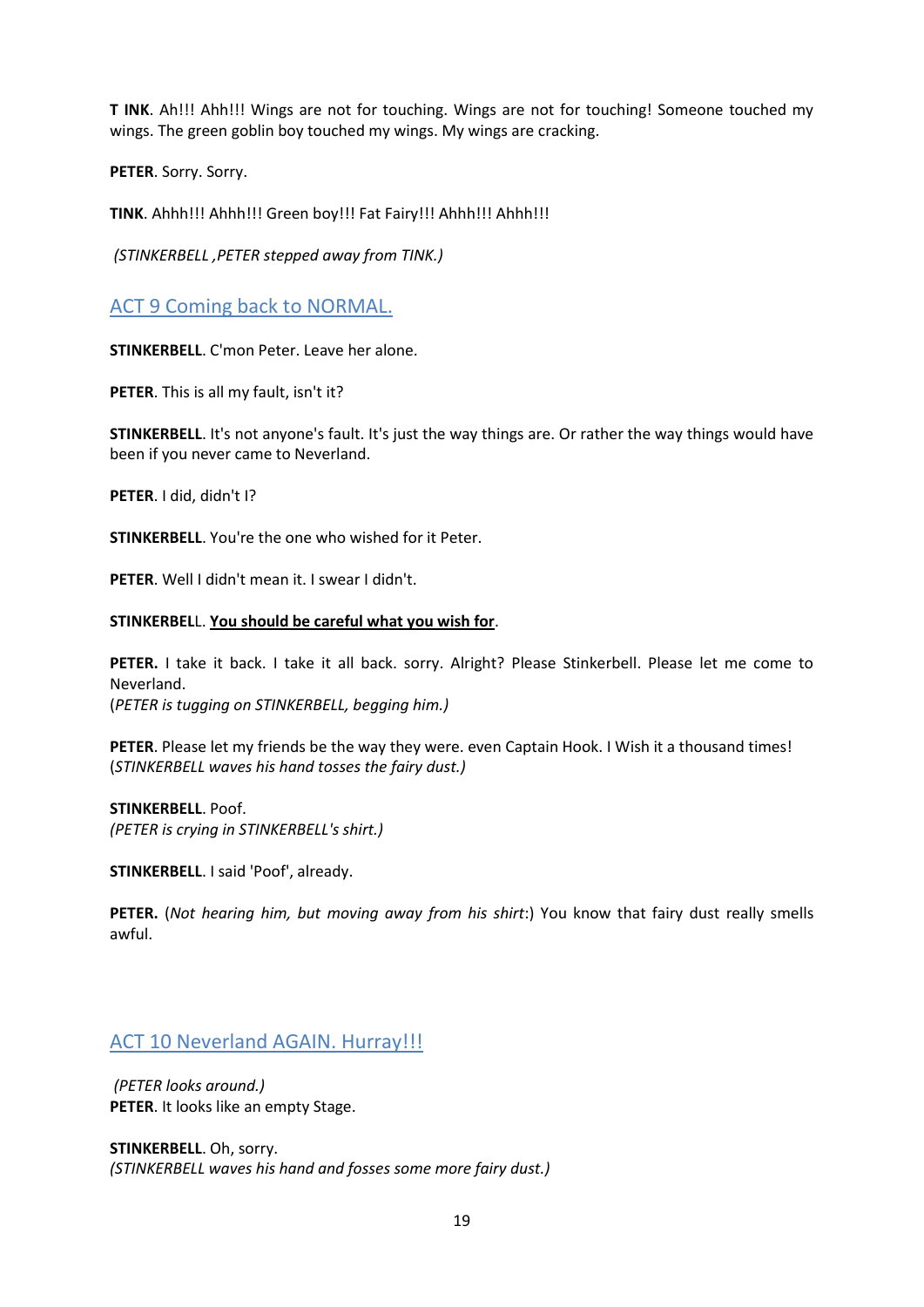**STINKERBELL**. Poof. I always forget: three Poofs to get back.

**PETER**. So this it?

**STINKERBELL**. Home sweet home.

**PETER**. So does that mean I'm looking for Captain Hook? Which means that Lost Boy territory isn't Indian territory. (*The LOST BOYS enter, playing, as is normal.)* 

**PETER.** Toodles, Slightly, Nibs, Curly!

**LOST BOYS**. (*Indifferent*:) Oh, hey Peter... (PETER runs up and hugs each of them.)

**PETER**. You're alive!

**SLIGHTLY**. Of course we're alive!

**TOODLES**. What else would we be?

**NIBS.** Why is he hugging us?

**CURLY**. I like hugs. *(WENDY and JOHN and MICHAEL enter.)* 

**PETER**. Michael! John! Wendy! Are you okay?

**MICHAEL**. think so?

**WENDY**. Of course we are, Peter. I was just going to read a story to the boys. What's wrong with you?

**PETER**. Nothing. Nothing. Captain Hook said you all drowned!

**NIBS**. Drowned? Never!

**PETER**. That you had all walked the plank!

**CURLY**. Why would we do that?

**SLIGHTLY**. Yeah, why would we do that?

**PETER**. Because he captured you.

**JOHN**. Only for a minute or so.

**PETER**. And I thought it was my fault. Because I went to meet you here with the cake. And I never should have left you. And I just felt so rotten, I wish ld... I wish I'd...

**MICHAEL**. Are you alright Peter?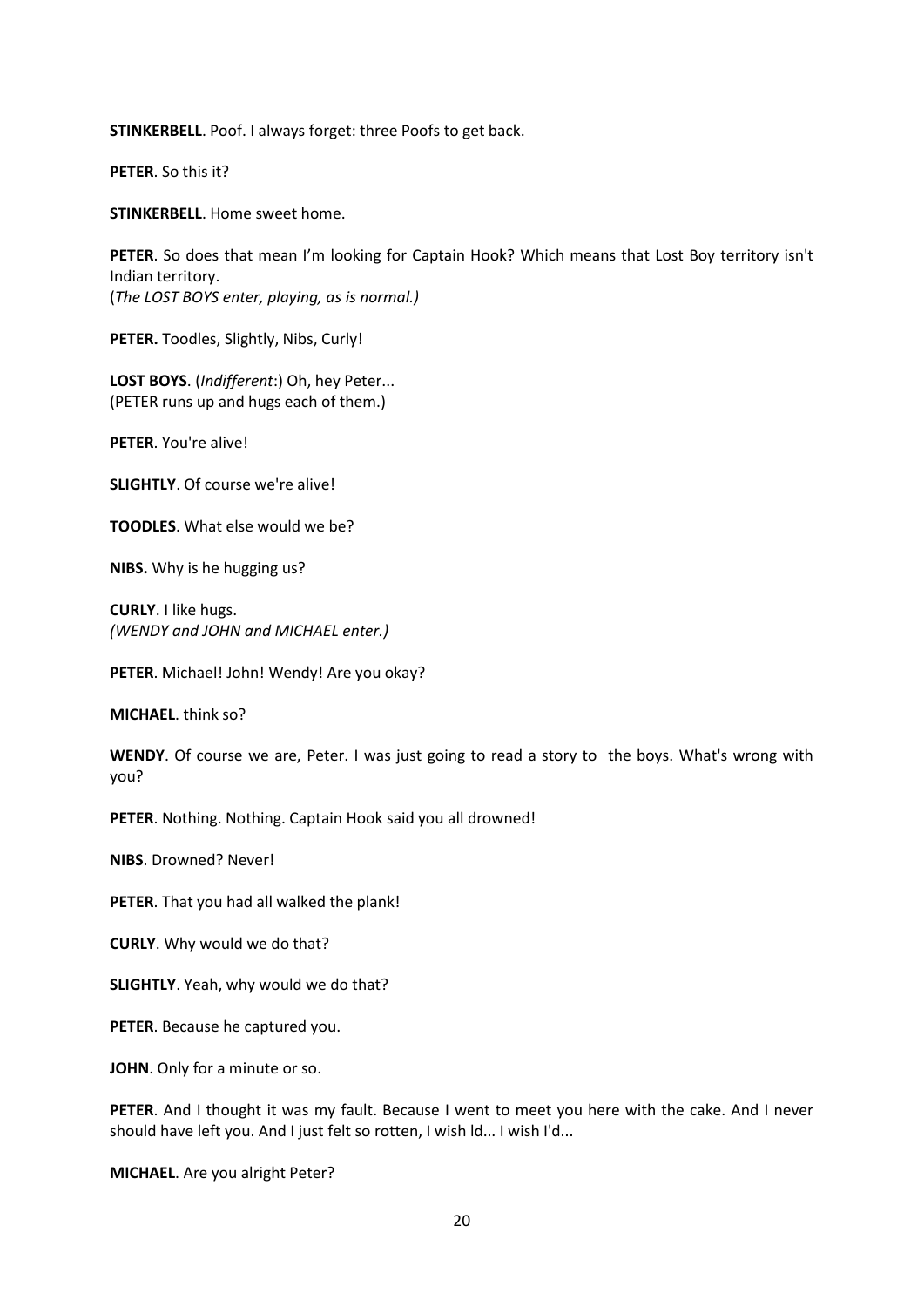**JOHN**. You look like you've seen a ghost.

**PETER.** Stinkerbell showed me some pretty strange things.

**NIBS**. Who?

**PETER**. Stink-bell He— *(PETER looks for STLNKERBELL, but he's gone.)* 

PETER. He... He's like Tink, but fatter and he kinda smells. He was to fight here... Oh never mind. You're here and you're all safe. Tink? Where is she? Does she have her wings? *(TINKERBELL back normal.)* 

**TINK**. What kind of fairy doesn't have wings?

**PETER**. Can touch 'em?

**TINK**. If you want. Just don't break 'em off, okay? *(PETER touches TINK's wings.)* 

**PETER**. They're not paper, they're real!

**TINK.** Paper?

**PETER**. You saved everyone?

**TINK**. It was simple really. See Captain Hook never forgot how you pretended to be him and fooled the pirates into leaving Drowning Rock so you could save Tiger Lily, so he pretended to be you and call to the Lost Boys, tricking them into setting the pirate ship, so I pretended to be Captain Hook back and trick the pirates into letting the Lost Boys go. But then Captain Hook came to the ship, and I was still pretending to be him, so he was really confused, but he also didn't want to disobey his own orders, so I told him to walk the plank and he did, but then I felt bad, so I Ordered the pirates to save him, but they wouldn't, so he swam to shore and he was so mad he came here and told you that everyone was dead. See. Simple.

**PETER.** You're right. That was simple. But that still doesn't explain Nib's cowbell necklace. *(PETER takes it out the cowbell.)* 

**NIBS.** Oh, hey, I dropped that, thanks!

(*NIBS takes the necklace and rings it. Everyone listens to its sound.) (Everyone starts to sing "The Neverland Song" to the Tune of "Auld Lang Syne" with everyone embracing. General merriment, tears of joy.)*

#### **EVERYONE:**

Where all the children don't grow up and fairies make you fly. We raise our swords to Neverland and stab the pirates' eyes.

For Neverland we fight, my friends